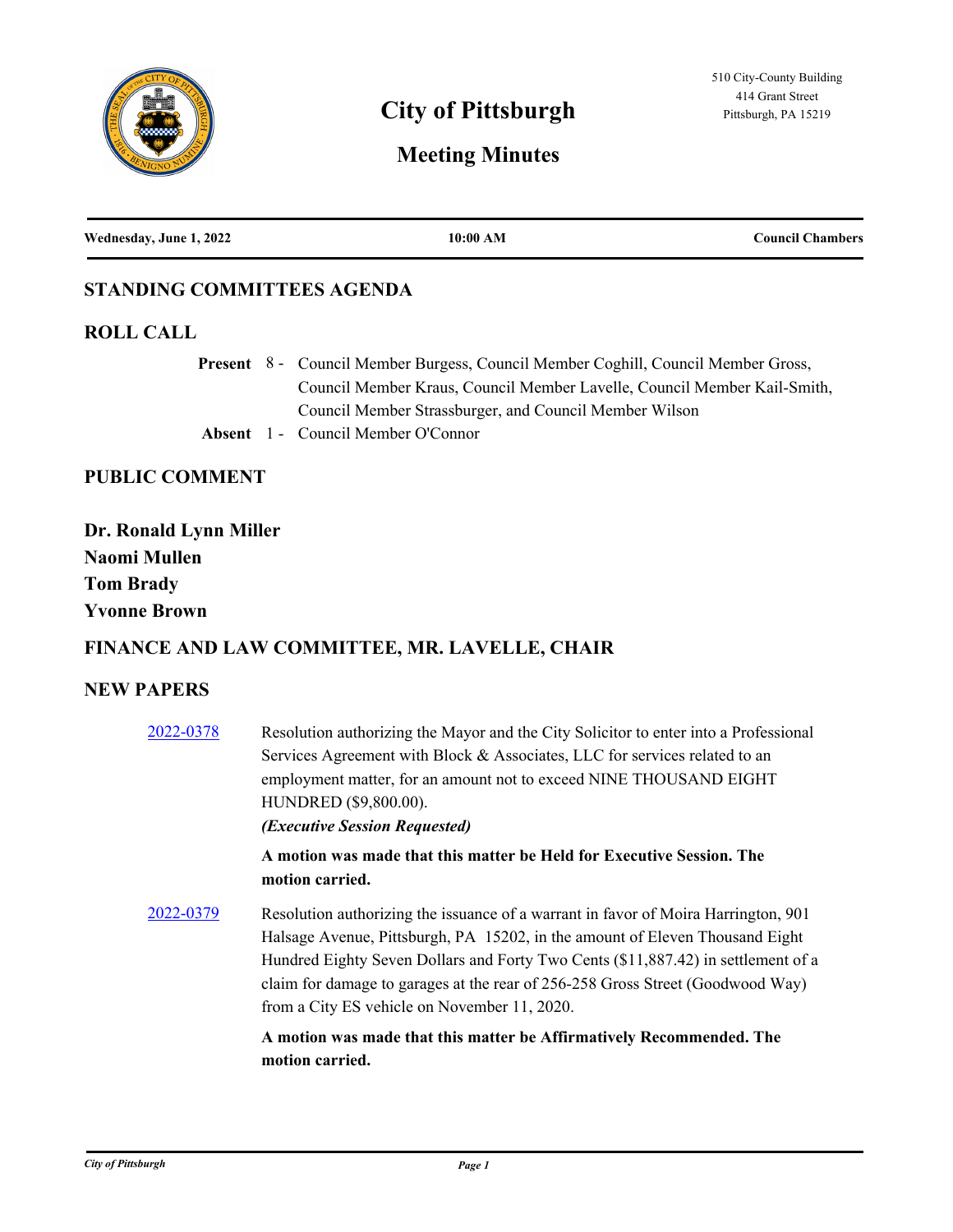#### **INVOICES**

## **INVOICES FOR COUNCIL APPROVAL**

**The following departmental invoices not covered under a contract with the City shall be paid by the City Controller after the invoices have been approved by City Council at the June 1st Standing Committees meeting. A completed standard form detailing the expenditures is attached to all of the below listed invoices. No payments will be made to any of the below listed vendors prior the approval of City Council.** 

#### **CITY COUNCIL**

**Boone, Patsy – winter/spring intern (Dist. 8) 1,000.00 Burny, Mohammed – reimb/Annual Business Awards Luncheon ticket (Dist. 1) 103.49 Charland, Robert – reimb/office coffee (Dist. 3) 14.95 Marabello, Lori – reimb/luncheon decorations 60.91 North Eastern Uniforms – Council shirts (Dist. 9) 129.00 Northside Leadership Conference – donation (Dist. 1) 200.00 Spectra Associates – custom minute books 1,156.50 Stadelman, Sally – reimb/tickets/2022 Community Dev. Summit (Dist. 1) 200.00 Weiland, Kate – professional services 3,000.00**

#### **HUMAN RESOURCES**

**The LJS Group – Half-page color ad in Talk Magazine 910.00 Scranton Corp. - Printer and stacker for test reading 1,500.00**

#### **PLANNING**

**Gregory, William – reimbursement for APA membership 623.50 Everett, Stephanie Joy – Zip ties for Oakland Plan strategy posters 85.68**

#### **FIRE**

**Overhead Door Co. of Greater Pgh - Garage door remote control 105.34 Bucks County Communit College - Firefighter Instructor certification 150.00 Life-Assist, Inc. - Medical Supplies 52.92 Bound Tree Medical, LLC - Medical Supplies 146.40**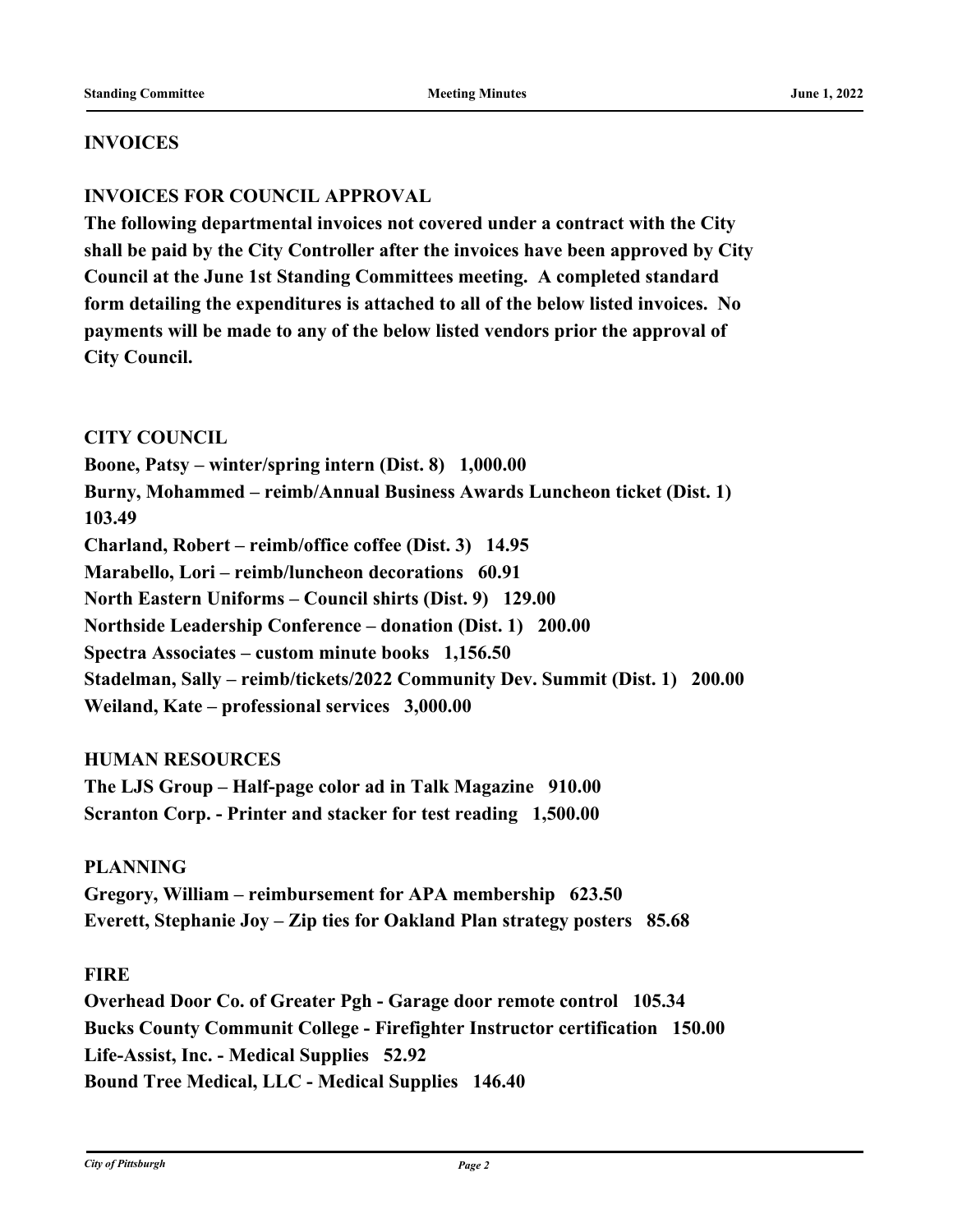#### **EMS**

**Pfund Superior Sales Co. Inc. – Brackets for Hurst Rescue Tool (M-6) 490.00 Pfund Superior Sales Co. Inc. – Brackets for Hurst Rescue Tool (M-10, 14, 25) 1,470.00 Pfund Superior Sales Co. Inc. – Brackets to hold Hurst Rescue Tool (M-19) 640.00 Munhall Area Prehospital Services – Reimb/EMS Coverage at PPS Track Champ. 607.92 Dobbins, Chris – reimbursement for Technician re-certification 55.00**

#### **PUBLIC WORKS**

**Riedell Shoes, Inc. – Equipment rentals/skates 1,387.00 Marcelle Newman – Reimb/catering for Public Works Week Picnic 3,374.62**

#### **PLI**

**Mariani, Mark – reimbursement for state certification 54.85 Brown, Andrew - reimbursement for state certification 54.85 Sperry, William - reimbursement for state certification 54.85 Matthews, Christa - reimbursement for state certification 54.85**

**PARKS & RECREATION** 

**Smallwood, Maya – reimbursement for Arts/Tech Training 240.50**

#### **CPRB**

**Peters, Charles – Taser/Level 4 Use of Force Report 1,000.00**

**A motion was made that this matter be Approved. The motion carried.**

#### **INTRA DEPARTMENTAL TRANSFERS**

**NONE**

#### **P-CARD APPROVALS**

**NONE**

#### **PUBLIC SAFETY SERVICES COMMITTEE, MR. O'CONNOR, CHAIR**

#### **DEFERRED PAPERS**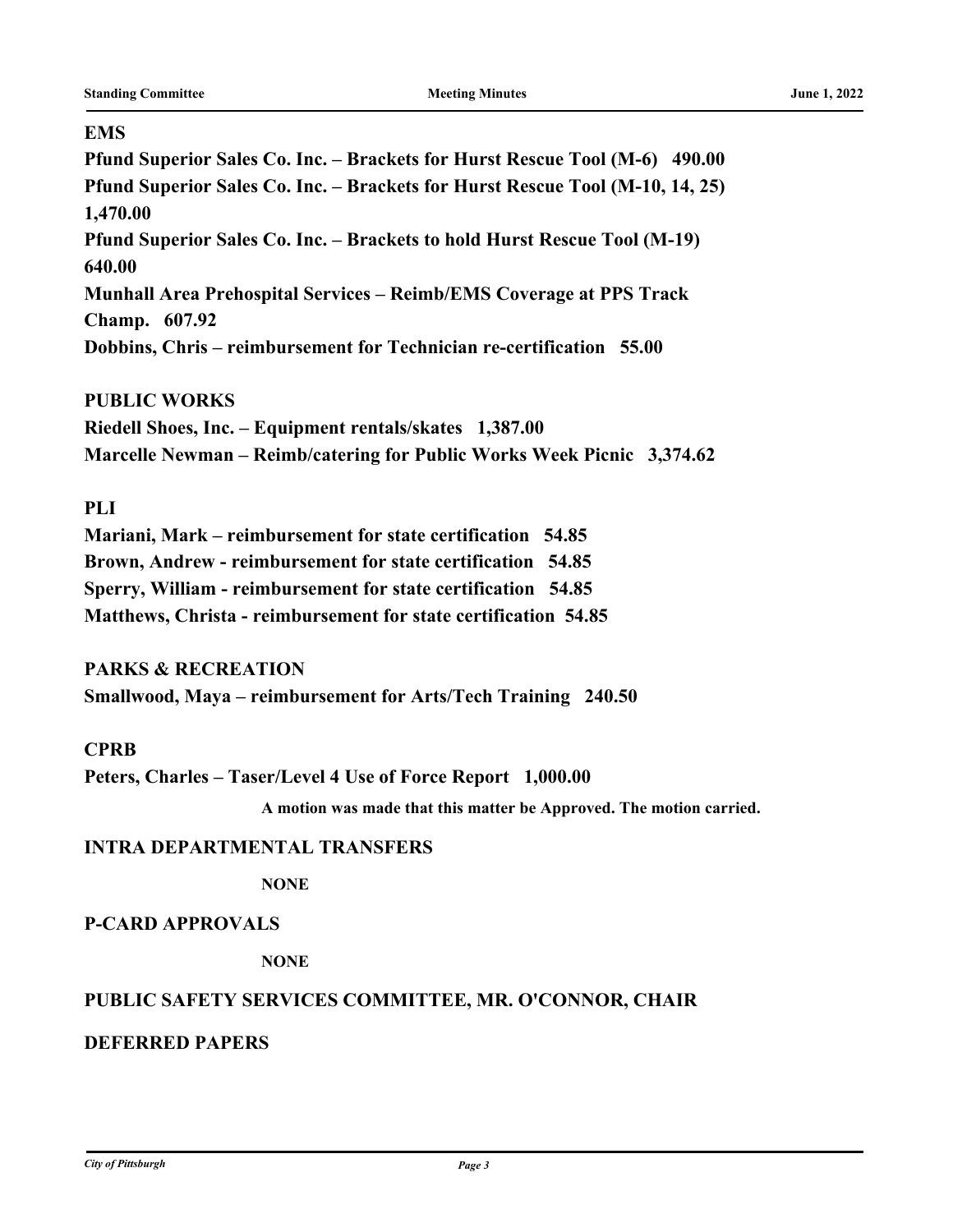**NEW** 

| 2022-0032     | Ordinance amending and supplementing the Pittsburgh Code of Ordinances, Title<br>One: Administrative, Article Three: Organization, Chapter 116: Department of Public<br>Safety by adding a new section, "§ 116.17 - Regulation of Pedestrians Stops by<br>Officers of the Bureau of Police."                                                                                                       |  |
|---------------|----------------------------------------------------------------------------------------------------------------------------------------------------------------------------------------------------------------------------------------------------------------------------------------------------------------------------------------------------------------------------------------------------|--|
|               | <b>SPONSOR /S: COUNCIL MEMBER BURGESS AND COUNCIL MEMBER</b><br><b>KRAUS</b>                                                                                                                                                                                                                                                                                                                       |  |
|               | A motion was made that this matter be Affirmatively Recommended. The<br>motion carried.                                                                                                                                                                                                                                                                                                            |  |
| <b>PAPERS</b> |                                                                                                                                                                                                                                                                                                                                                                                                    |  |
| 2022-0380     | Resolution authorizing the Mayor along with the Directors of the Departments of<br>Public Safety and Public Works to enter on behalf of the City of Pittsburgh into a<br>lease agreement or agreements with WAG 2 LLC for the property located at 510<br>McDonald St., Pittsburgh, PA 15206, for a cost not to exceed ONE MILLION<br>EIGHTY THOUSAND FIVE HUNDRED AND FIFTY DOLLARS (\$1,080,550). |  |
|               | A motion was made that this matter be TABLED. The motion carried by the<br>following vote:                                                                                                                                                                                                                                                                                                         |  |
|               | Aye: 8 - Council Member Burgess, Council Member Coghill, Council Member Gross,<br>Council Member Kraus, Council Member Lavelle, Council Member Kail-Smith,<br>Council Member Strassburger, and Council Member Wilson                                                                                                                                                                               |  |

- **No:** 0
- **Abstain:** 0
- **Absent:** 1 Council Member O'Connor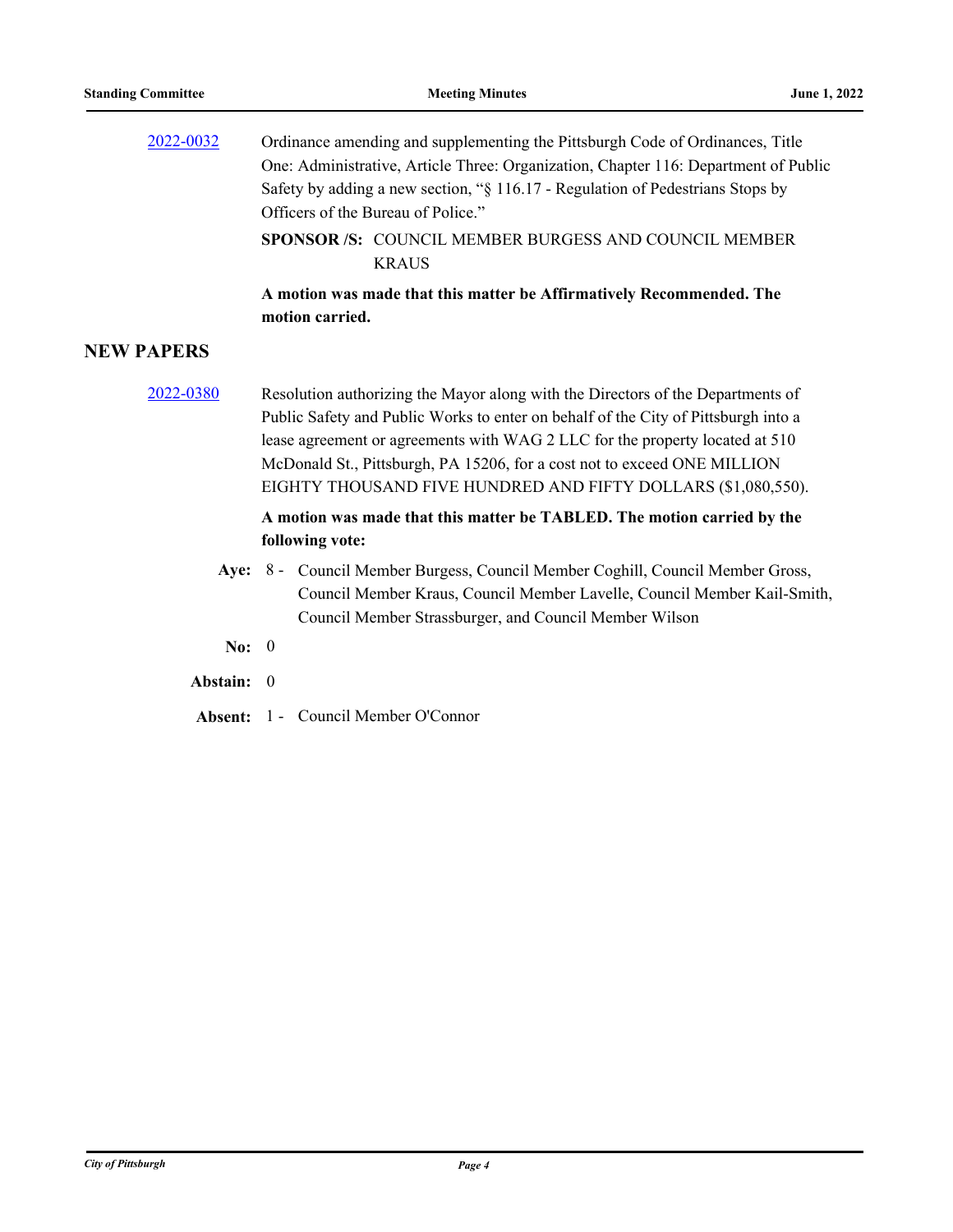#### **PUBLIC WORKS COMMITTEE, MR. COGHILL, CHAIR**

#### **NEW PAPERS**

[2022-0375](http://pittsburgh.legistar.com/gateway.aspx?m=l&id=/matter.aspx?key=27757) Resolution further amending Resolution No. 840 of 2019, effective December 23, 2019, as amended, entitled "Resolution adopting and approving the 2020 Capital Budget and the 2020 Community Development Block Grant Program, and the 2020 through 2025 Capital Improvement Program" by reducing FACILITY IMPROVEMENTS - SPORTS FACILITES by \$100,000.00 and increasing PLAY AREA IMPROVEMENTS by \$100,000.00.

> **A motion was made that this matter be Affirmatively Recommended. The motion carried.**

# **LAND USE AND ECONOMIC DEVELOPMENT COMMITTEE, MR. WILSON, CHAIR**

#### **DEFERRED PAPERS**

| 2022-0065  | Resolution amending Resolution number 863 of 2018, entitled "adopting and<br>approving the 2019 Community Development Block Grant Program" by transferring<br>remaining funds from the James Street Step Reconstruction project to the North Side<br>Christian Health Center (\$76,000) and Traffic Calming (\$14,220.54)<br><b>SPONSOR/S: COUNCIL MEMBER WILSON</b><br>A motion was made that this matter be Held in the Committee on Land Use<br>and Economic Development, due back by 6/8/2022. The motion carried. |  |
|------------|------------------------------------------------------------------------------------------------------------------------------------------------------------------------------------------------------------------------------------------------------------------------------------------------------------------------------------------------------------------------------------------------------------------------------------------------------------------------------------------------------------------------|--|
| 2022-0190  | Resolution providing for the designation as a Historic Building under Title 11 of the<br>Code of Ordinances the certain site known as The Tito House located at 1817 Fifth<br>Avenue and 1818 Colwell Street (11-E-93 and 11-E-91) in Uptown, in the 3rd<br>Ward, City of Pittsburgh. The owners of the properties are opposed to the<br>nomination.<br>(Public Hearing held 4/20/22)                                                                                                                                  |  |
|            | A motion was made to Waive the Rules of Council to bring back on the<br>agenda.                                                                                                                                                                                                                                                                                                                                                                                                                                        |  |
|            | A motion was made that this matter be Affirmatively Recommended. The<br>motion carried by the following vote:                                                                                                                                                                                                                                                                                                                                                                                                          |  |
|            | Aye: 6 - Council Member Gross, Council Member Kraus, Council Member Lavelle,<br>Council Member Kail-Smith, Council Member Strassburger, and Council<br>Member Wilson                                                                                                                                                                                                                                                                                                                                                   |  |
|            | No: 2 - Council Member Burgess, and Council Member Coghill                                                                                                                                                                                                                                                                                                                                                                                                                                                             |  |
| Abstain: 0 |                                                                                                                                                                                                                                                                                                                                                                                                                                                                                                                        |  |
|            | <b>Absent: 1 - Council Member O'Connor</b>                                                                                                                                                                                                                                                                                                                                                                                                                                                                             |  |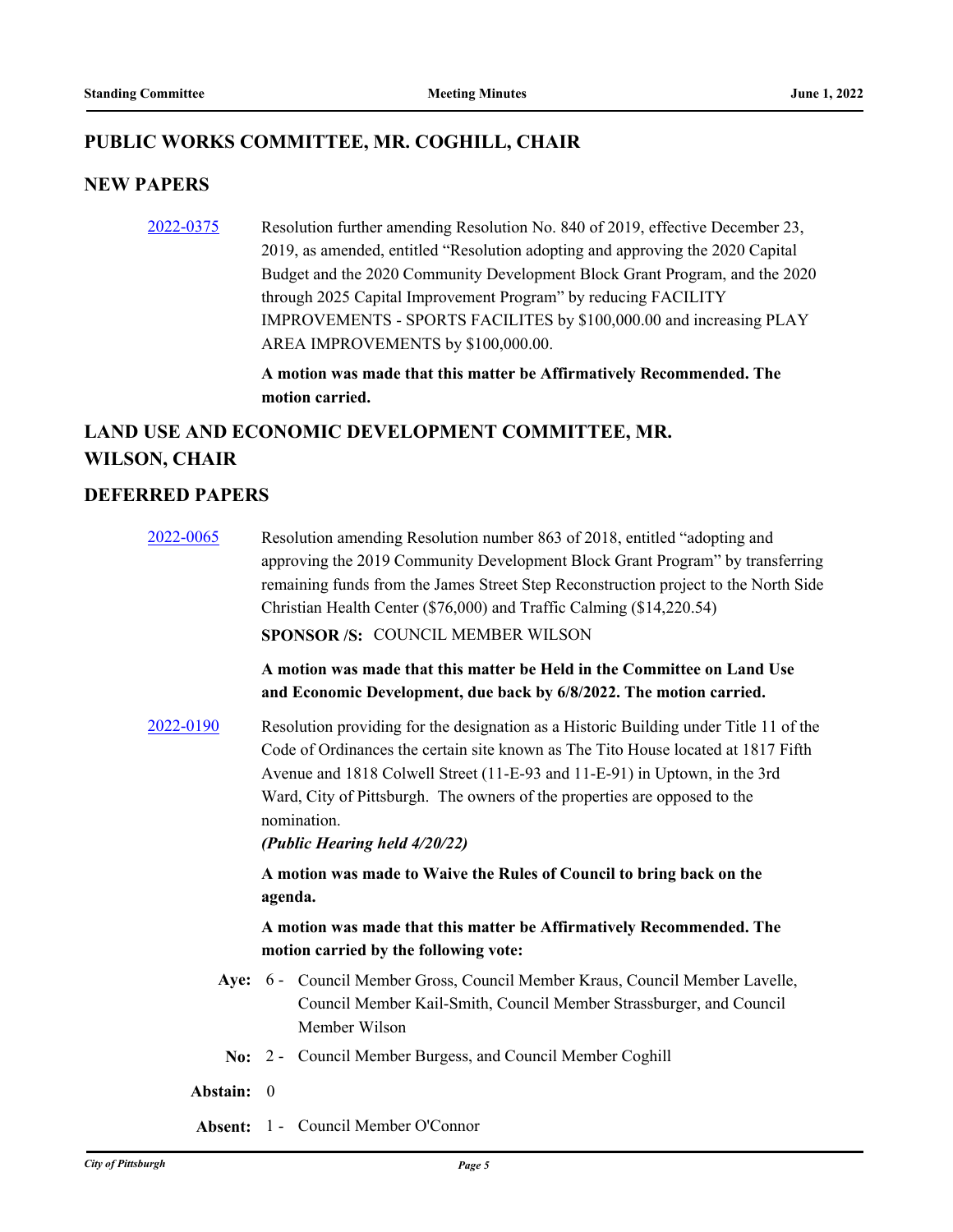# **INNOVATION, PERFORMANCE AND ASSET MANAGEMENT COMMITTEE, MRS. STRASSBURGER, CHAIR**

### **NEW PAPERS**

[2022-0381](http://pittsburgh.legistar.com/gateway.aspx?m=l&id=/matter.aspx?key=27763) Resolution amending Resolution No. 540 of 2021, which authorized the Mayor and Director of Innovation & Performance, on behalf of City of Pittsburgh to enter into a Professional Service Agreement (s) and/or Amendments with Planet Technologies for essential support and maintenance services for the continued operation of CITY'S SAAS email and data file collaboration to increase the authorized contract amount by \$99,000 to continue SAAS email and data file services from Planet Evolve to access the Microsoft Library for training, reporting and customized materials, to provide Office 365 and Azure administrative and managed services support and provide a block of hours for resolution of Microsoft Multi Tenant Azure issues

> **A motion was made that this matter be Affirmatively Recommended. The motion carried.**

#### **INTERGOVERNMENTAL AFFAIRS COMMITTEE, MS. GROSS, CHAIR**

#### **SUPPLEMENTAL - NEW PAPERS**

[2022-0398](http://pittsburgh.legistar.com/gateway.aspx?m=l&id=/matter.aspx?key=27781) Resolution further amending Resolution No. 840 of 2019, effective December 23, 2019, as amended, entitled "Resolution adopting and approving the 2020 Capital Budget and the 2020 Community Development Block Grant Program, and the 2020 through 2025 Capital Improvement Program" by reducing PUBLIC SAFETY TRAINING FACILITY by \$191,910 and increasing MAJOR DEVELOPMENTS by \$191,910.

#### **A motion was made that this matter be Affirmatively Recommended. The motion carried.**

[2022-0399](http://pittsburgh.legistar.com/gateway.aspx?m=l&id=/matter.aspx?key=27782) Resolution amending resolution No. 796 of 2018, entitled "Resolution authorizing a Cooperation Agreement or Agreements with the Urban Redevelopment Authority of Pittsburgh, in connection with the URA's application for a Redevelopment Assistance Capital Program grant of up to \$1,000,000,00, for the Oliver Bath House Rehabilitation project" to increase the grant amount to up to \$2,000,000.00 and authorize spending.

#### **A motion was made that this matter be Affirmatively Recommended. The motion carried.**

#### **DEFERRED PAPERS**